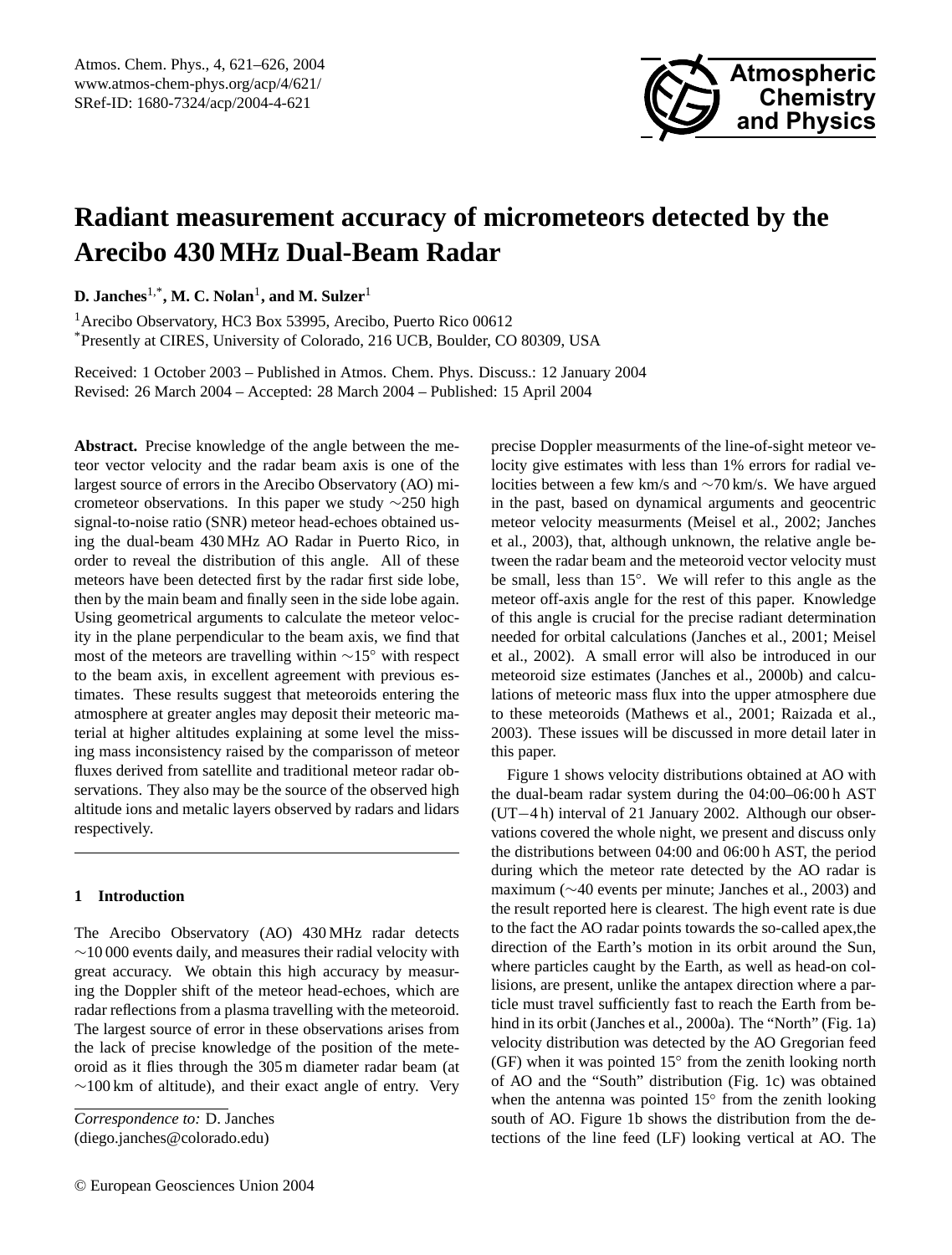

**Fig. 1.** Observed geocentric meteor velocity distributions on the local morning (04:00–06:00 h AST) of 22 January 2002. The upper panel displays the velocity distribution detected by the GF when pointing north of AO, the middle displays the events detected by the LF pointing vertically and the bottom panel are the events detected by the GF when pointing south of AO. The dashed lines represent gaussian fits to the distributions and the  $\beta$  values are the ecliptic latitude range covered by the AO beams during this interval.

complete description of these velocity distributions is presented in Janches et al. (2003). From these figures the dependence of the distribution shape with topocentric declination (which is a function of radiant ecliptic latitude) can be seen. While the "North" velocity distribution has a single peak, the "South" distribution is clearly bimodal with very few events with velocities of the order of 30 km/s. The "Ver-



**Fig. 2.** Simulated line-of-sight velocities for the three pointing directions used for the radar observations presented here.

tical" distribution seems to be a mixture of the "North" and "South", where the bimodal characteristics are still present, but with some 30 km/s objects. As pointed out in Janches et al. (2003), these differences in the distributions as well as the lack of events with velocities of the order of 30 km/s cannot be due to an instrumental bias, because we are using the same instrument (the GF) to monitor two different areas of the sky. If the absence of meteors were due to an instrumental bias, then the effect should be present in both the "North" and "South" distributions.

In order to further explore this issue, we performed a simple simulation where uniform random distributions in meteor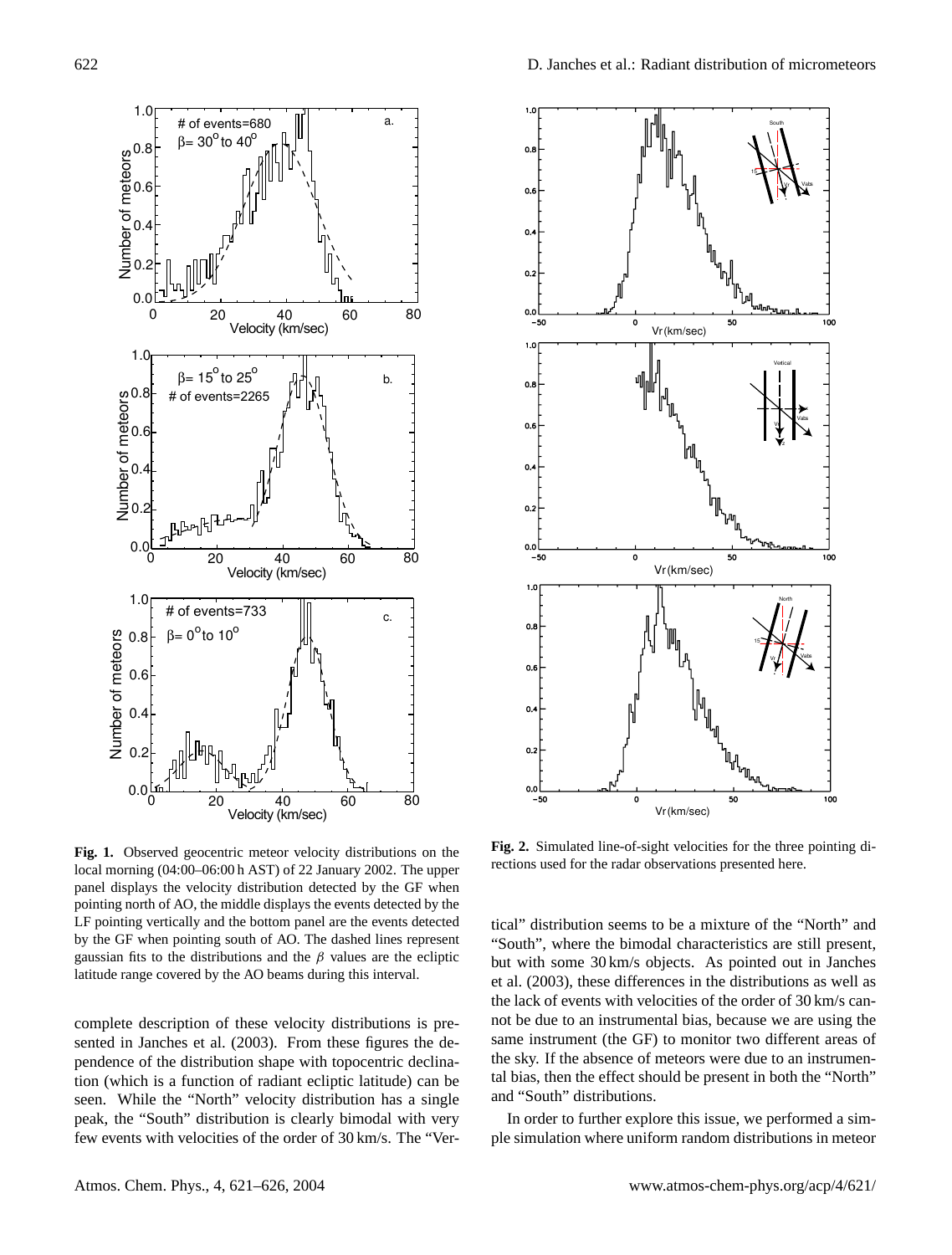vector velocity are assumed. We then calculate the line-ofsight velocity for the different pointing directions presented in Fig. 2. Note that the "North" and "South" simulated velocity distributions are identical, while the "Vertical" distribution decreases with increasing velocity. It is deduced from this simulation that the particles that produced the meteors detected at Arecibo are not traveling in random directions and that for each pointing direction there is a prefered radiant distribution. We suggest the scenario where a filtering effect occurs in which, for a particular pointing direction, the radar detects mainly particles with vector velocities within a narrow angular range with respect to the beam axis. In the next section we describe the methodology used to determine an upper limit to this angular range. We present and discuss the results in Sect. 3 and explore the posibles causes of this effect and give the major implications on our general micrometeor results.

#### **2 Methodology**

For this study, we use a sample of 265 (out of ∼40 000) radar meteor head-echoes that show the largest (<1000) signalto-noise ratio (SNR) detected at AO during the nights of 21 January and 25 June 2002. Figure 3 displays the range-timeintensity (RTI) plot of one of these events. Note that the meteor return in this figure shows three parts. The first and last part are the return detected by the radar first diffraction lobe while the middle and strongest part is the detection of the meteor while traveling through the main beam. All the meteors in the subset discussed here show this characteristic. If we assume that the meteor travels through the center of the main beam (Fig. 4) we can calculate from the duration of the event how long it took to cross the length of the main beam (∼300 m). From this calculation, we can estimate the largest tangential velocity that the meteor would have as

$$
V_T = \frac{0.3 \text{ km}}{T_{MB}},\tag{1}
$$

where  $V_T$  is the tangential velocity and  $T_{MB}$  is the duration of the meteor in the radar main beam. The estimation of the meteor off-axis angle is trivial once we know the tangential and radial component of the meteor velocity and is given by

$$
\alpha = \tan^{-1}\left(\frac{V_T}{V_r}\right),\tag{2}
$$

where  $V_r$  is the radial velocity. Note that if the meteor does not travel throught the center of the main beam, then the distance it travels is shorter hence the tangential velocity appears artificially higher and  $\alpha$  is smaller too: that is why this estimate represents the upper limit for the off-axis angle.



**Fig. 3.** Range-time-intensity (RTI) plot showing a meteor event that begins at ∼93 km and shows a range extent that corresponds to the  $45 \mu s$  uncoded radar pulse. The interpulse period (IPP) is 1 ms and the sample rate is  $1 \mu s$  (150 m). The red line is a representation of the radar beam pattern indicating when the meteor crosses the side lobes or the main beam.



**Fig. 4.** A cartoon representing the radar beam seen from above and a meteor crossing the beam through the center. The red part of the meteor path represents the portions of the meteor that are detected by the radar while the black ones are the interval when no return was recorded. See Fig. 3.

#### **3 Discussion**

The distribution of estimated meteor off-axis angles from the methodology described in the previous section is presented in Fig. 5 (red dashed line). This histogram contains 265 events discussed in this paper. A gaussian curve is fitted to the distribution and is given by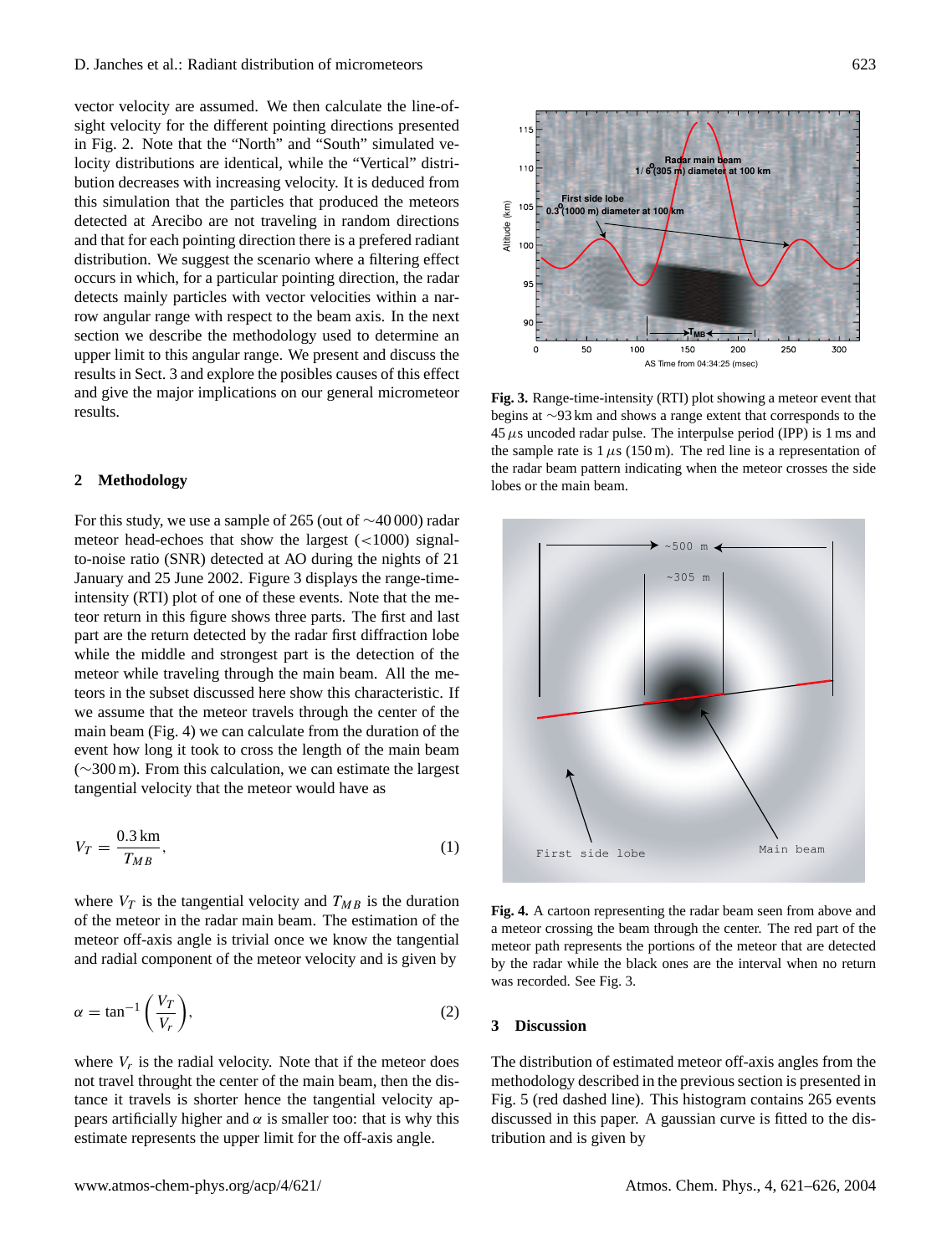

**Fig. 5.** Meteor off-axis distribution estimated from the geometrical study discuss in this paper.

$$
f(\alpha) = A_0 \times \exp\bigg(-\frac{(\alpha - \bar{\alpha})^2}{\sigma^2}\bigg),\tag{3}
$$

where  $\bar{\alpha}$  is the mean angle and  $\sigma$  is the standard deviation. The fitted parameters for the curve presented in Fig. 5 are given in Table 1. In addition, Table 1 shows the fits for the data sets with same radar pointing characteristics. The results presented in Table 1 show that, independently of antenna feed or radiant observed, the detected angular distribution is identical for the three directions and both feeds, suggesting that there is a filtering process which prevents particles with large off-axis angles to reach the radar volume between 80 and 120 km of altitude. Figure 6 (red dashed line) displays the meteors per unit solid angle. This figure suggests that AO cannot detect meteors with small off-axis angle  $(*7*°)$  which makes no physical sense. This effect is an artifact of the assumption that all the events are travelling through the radar beam center. In order to correct for this effect, we perform a further correction by randomly choosing the meteor position within the radar beam. The results of this correction are shown in both Figs. 5 and 6, as solid black lines. Gaussian curves were also fitted to these results and their parameters are presented in Table 2. We can see from Fig. 5 that for the corrected distribution the avergae off-axis angle is 15◦ . Taking the 1/e point in the gaussian curve (black solid line) in Fig. 6, which looks as expected, we can estimate that most of the events are within  $15^{\circ}$  the radar beam axis.

We now explore the different causes that could produce this effect. We first note that a particle traveling at ∼50 km/s at an off-axis angle of 90◦ will spend ∼6 ms inside the AO radar main beam. Since the IPP used in our observations is 1 ms, there is no reason why these events should fly undetected through the beam. In fact, we measure a small sample of meteors which show low line-of-sight velocities and short durations and possibly some of these events are fast particles crossing the beam with large tangential velocity components. However, it is difficult to distinguish be-



**Fig. 6.** Meteor per unit of solid angle as a function of the off-axis angle estimated from the geometrical study discuss in this paper.

tween meteors and space debris when the line-of-sight velocity is lower than the Earth's escape velocity (11.2 km/s). An other posibility is that the head echo is aspect sensitive, that is the radar return is stronger for meteor traveling at low off-axis angles. However, Close et al. (2002) reported for the first time high polarization ratio measurements of meteor head-echoes utilizing ALTAIR, suggesting that the meteor head-echo is approximately spherical in shape (i.e. the radar cross section is isotropic). Theoretical results reported by Plane (2004)(Fig. 3a) show curves of height versus meteoroid velocity at which a  $10 \mu$ g meteoroid will reach a given temperature. For temperatures of  $\sim$ 1500 to 2000 K (stony meteoroid melting temperatures) the curves are in excellent agreement with the observed curves resulting from AO observations (Janches et al., 2003). The results presented here are also in excellent agreement with previous estimates using dynamical arguments (Meisel et al., 2002). This suggest that the filtering effect is produced mainly because particles with large off-axis angle would interact with sufficient atmosphere so that they ablate or stop before reaching the small radar volume centered at ∼100 km of altitude. This would imply that a portion of the incoming meteoric material is ablated and deposited at higher altitudes than the so called meteor ablation zone. Estimation of the meteoric mass detected by the AO radar gives ∼2000 tons per year over the whole Earth for particles in the  $0.5-100 \mu m$  size range (Mathews et al., 2001; Raizada et al., 2003). This estimate raised some controversies since it is lower than a widely used estimate given by Love and Brownlee (1993) but in better agreement, although still lower than other estimates (Ceplecha et al., 1998; Rietmeijer, 2000). For the same particle mass range detected at AO ( $10^{-5}$ – $10 \mu$ g), these estimates were mainly derived from satellite measurements which are much higher (∼500 km) than the altitudes at which radar meteor activity is maxima (∼105 km). Hughes (1978) showed that there is a large discrepancy between the meteor fluxes derived from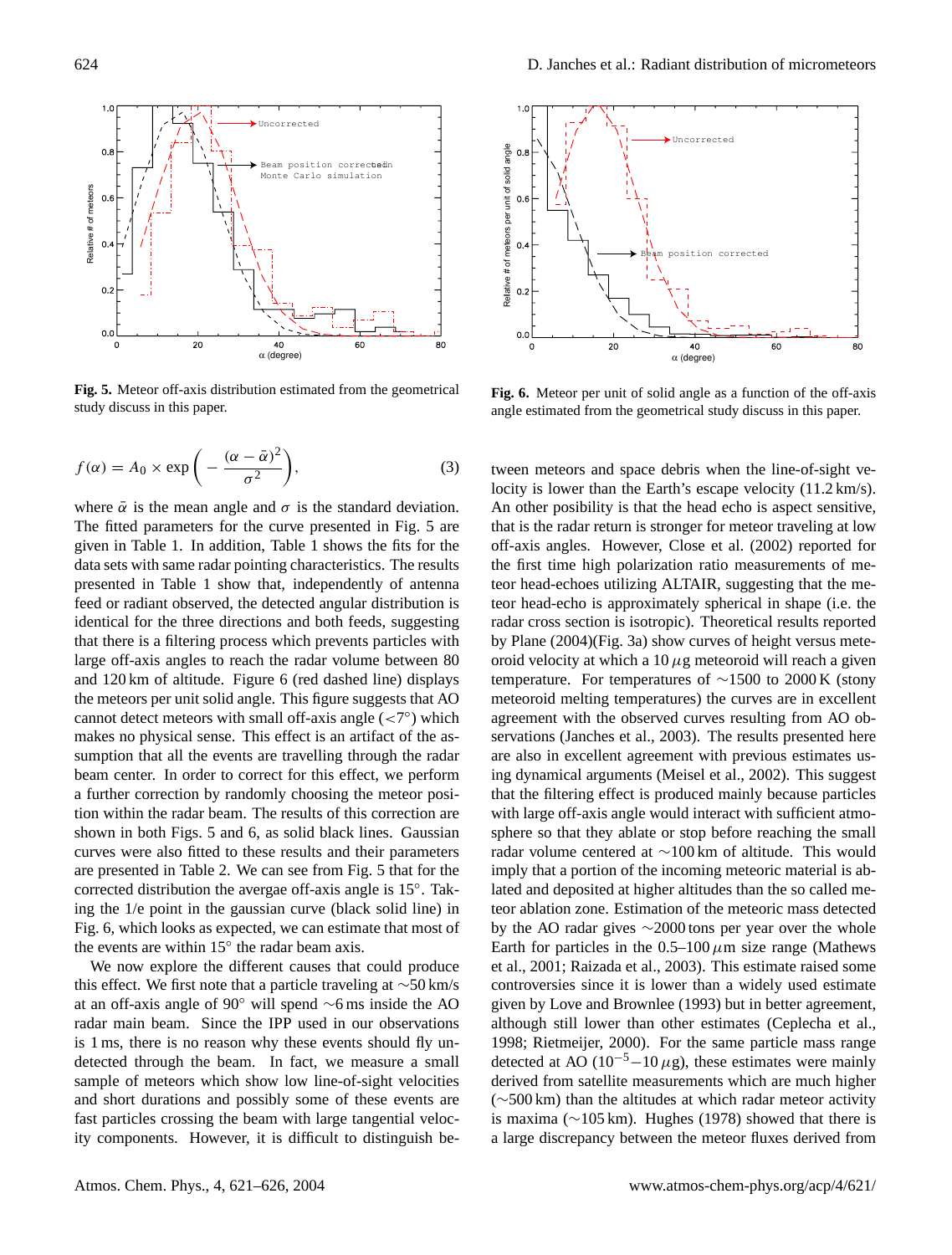satellite and conventional meteor radars observations. If a portion of the meteor influx is deposited at high altitudes as these results suggest, then it could explain at least at some level the missing mass discrepancy raised by the comparisson between conventional meteor radars and satellite measurements. In addition, Tepley et al. (2003) report lidar observations of  $Ca^+$  layers at altitudes near 120 km which are correlated to Ne layers observed with the AO radar in ISR mode, and appear to be descending from above this zone. Höffner and Friedman (2003) report lidar measurements at high altitude ( $>110 \text{ km}$ ) K, Ca, Ca<sup>+</sup>, Fe and Na layers. The authors note that despite the different seasonal characteristics between the different low altitude metalic layers, these high altitude ones show similarity along the year and different locations and they are likely formed from direct meteoric deposition. Given all these facts, we are led to conclude that micon-size particles which enter the atmosphere at large angles will ablate at higher altitudes and could be regarded to some degree as the source for the ions which produce the descending layers and high altitude metalic layers and accounting for the lower total mass flux measured by radars compared with satellite observations.

Chau and Woodman (2004) using observations performed with the 50 MHz Jicamarca (JRO) radar in interferometric mode showed that the detected particles have radiants within a narrow angular range around the apex direction. Sulzer (2004), using regular AO incoherent scatter radar of the ionosphere, show that AO and JRO seem to observe the same flux and that this "prefered" directionality on the meteor radiant distribution helps also explain to some degree the differences oberved in the high velocity component of the meteor geocentric velocity distributions resulted from AO observations (Fig. 1; Janches et al., 2003) in the sense that the "South" distribution results from observing close to the ecliptic plane right into the meteor flow, while the "North" distribution is the same flow but shifted by a cosine factor (Sulzer, 2004). The slow component seem to be independent of this effect. The strong diurnal behavior of the meteor rate observed at AO Janches et al. (2003) suggests that the difference in the velocity distributions are more likely from a combination of both effects argue here, atmospheric filttering and geometrical. If only the geometrical effect would be present, AO should detect particles as soon as the radiant is above the horizon and this is not the case. There is practically no meteor activity until after ∼02:00–03:00 AST (Janches et al., 2003). Not only AO detects a micrometeors resulting from particles travelling within a narrow angular spread with respect to the radar beam axis but also the flux is non isotropic. This implies that, due to the pointing characteristics of the AO system during the observations presented here, the "South" distribution represents absolute velocities since it is pointing directly into the radiant of the meteor flow. This suggests then that the bi-modal characteristics of the meteor velocity distribution is a real feature of the meteor population observed by these radars indicating the presence of two popu-

|  | Table 1. Gaussian fitting parameters. |
|--|---------------------------------------|
|  |                                       |

| Antenna Feed    | Pointing | Aο   | $\bar{\alpha}$ (degrees) | $\sigma$ (degrees) |
|-----------------|----------|------|--------------------------|--------------------|
| Line            | Vertical | 0.82 | 22.4                     | 8.5                |
| Gregorian       | North    | 0.72 | 22.6                     | 9.0                |
| Gregorian       | South    | 0.99 | 20.8                     | 1.7                |
| All             |          | 0.86 | 21.7                     | 9.3                |
| All (corrected) | t        | 0.98 | 15.0                     | 10.0               |
|                 |          |      |                          |                    |

**Table 2.** Gaussian fitting parameters for Fig. 6.

| <b>Beam Position Correction</b> | A <sub>0</sub> | $\bar{\alpha}$ (degrees) $\sigma$ (degrees) |      |
|---------------------------------|----------------|---------------------------------------------|------|
| <b>Yes</b>                      |                | $0.86$ $1.9 \times 10^{-6}$                 | 10.1 |
| N <sub>0</sub>                  |                | 1.01 15.83                                  | 9.74 |

lations of particles in the AO detections: a slow and less dominant with asteroidal orbital characteristics and a faster and more dominant, which orbits are mainly retrograde (Janches et al., 2001). The fast distribution can either be the results of particles of cometary origin or small charged particles that have been accelerated by electromagnetic effects with the interplanetary magnetic field (Morfill and Grün, 1979; Janches et al., 2001). The slower population are probably a mix of asteroidal debris, space debris and/or fast particles with large tangential velocities with respect to the AO radar beam axis. In any case, the fundamental result of this paper is that for a particular pointing direction, events are travelling within a narrow angular distribution with respect to the beam axis, and that the lack of knowledge of the precise path of the particles trhough the very narrow AO 430 MHz beam does not introduce significant error to our dynamical mass estimates or our orbital results (Janches et al., 2001; Meisel et al., 2002).

## **4 Conclusions**

In this paper we presented ∼250 high signal-to-noise (SNR) ratio meteor head-echoes observations obtained using the dual-beam 430 MHz Arecibo Observatory (AO) Radar in Puerto Rico. Using the known diffraction pattern of the telescope, we applied a geometrical calculation in order to estimate the distribution of the meteor off-axis angle (i.e. angle between the vector velocity and the radar beam axis). We find that meteors mostly travel with radiants within ∼15◦ with respect to the radar beam axis, in excellent agreement with previous estimates. This uncertainty does not introduce significant error to our general results of meteoric mass estimates and orbital characteristics of the dust.